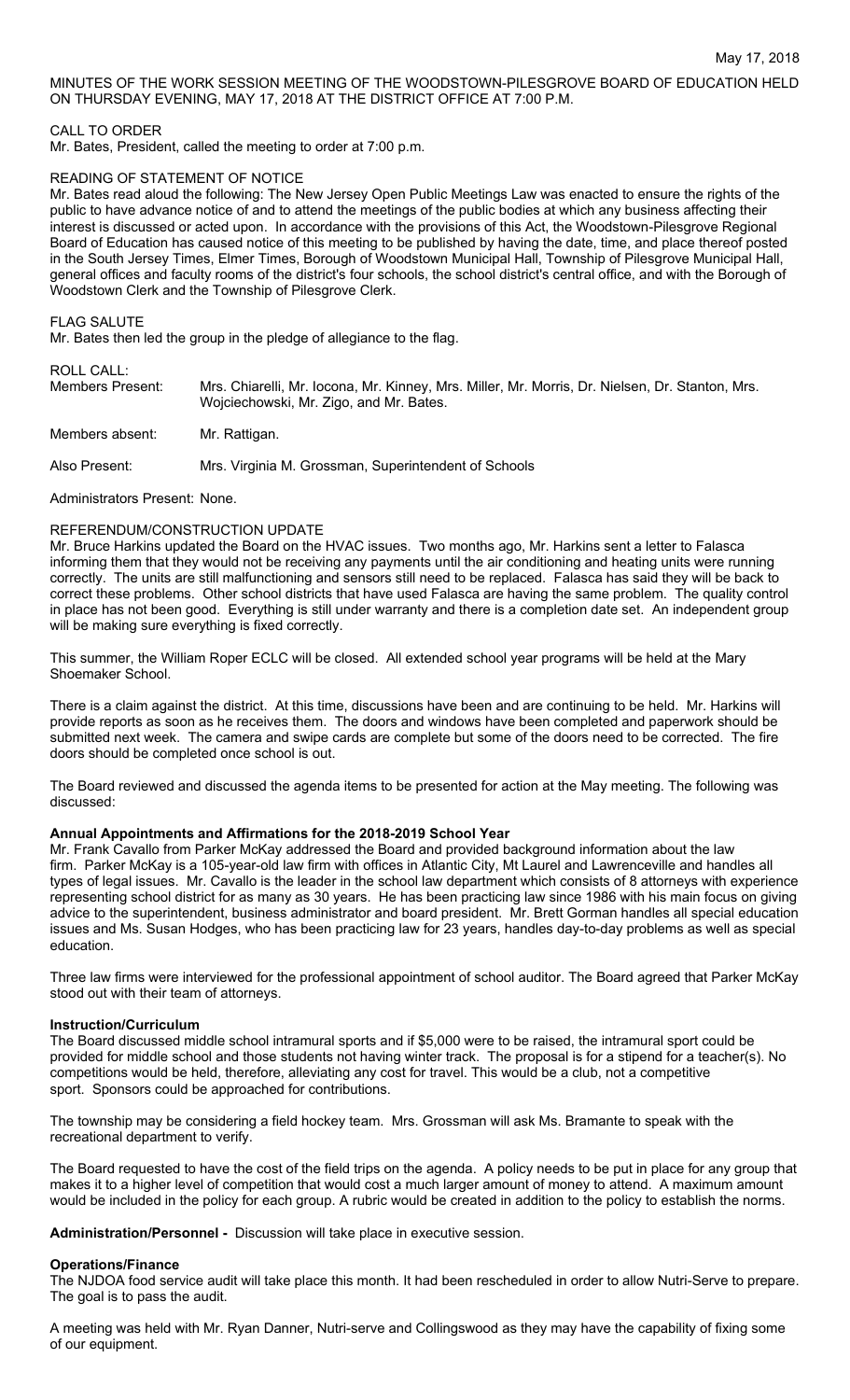The district has applied for a loan to cover the last two state aid payments of the school year. This is not a new practice for the district. Once the state releases the state aid funds, the loan will be paid off and the state will pay the interest.

### **Policy**

The student dress code was under discussion. Some board members feel that the current policy targets females more than males. The dress code needs to be equal. Strauss Esmay is currently reviewing our policies and we will have a new policy book shortly. The dress code in student handbooks is not the same as in policy. Mrs. Grossman is aware and will be looking into the matter.

### **Reports**

It was discovered that there are scholarships available that have not been used in the past four years. We are working toward having more students receive them.

An outside group did a safety audit on the district. All of the information cannot be shared due to security reasons. A meeting will be held with Mr. Chris Snyder to go over the report and update our emergency plan. KDNFS has said they will do professional development for our staff regarding security issues.

The administrators will participate in a retreat this summer to go over a new hiring protocol and safety issues. They were asked if any thought had been given to letting the public know what we are doing in the district. The administrative team will be trained first, then the public will be given further information.

New Jersey School Boards is reviewing their safety report and updating it. It is quite comprehensive.

A new strategic plan will be created through small groups in the community. A survey is being created for public input and topics will come from the survey created at the Wolverine Den meeting. This will take about a year to complete.

### RECESS INTO EXECUTIVE SESSION I

The Open Public Meetings Act allows the Board to enter into executive session for confidential matters (N.J.S.A. 10:4- 12b). Matters discussed in executive session will remain confidential until such time as the need for confidentiality no longer exists.

Motion that the Board of Education enter into executive session, by resolution, to discuss legal matters and personnel. It is expected that the executive session will last approximately 90 minutes. The Board will reconvene in open public session immediately following. Formal action may or may not be taken as a result of the executive session. (8:15 p.m.)

Motion made by: Patrick Bates Motion seconded by: Eileen Miller **Voting** Maricia Chiarelli - Yes Robert Iocona - Yes Michael Kinney – Yes Eileen C. Miller – Yes Richard C. Morris – Yes Anne Nielsen – Yes Julie Stanton – Yes Amy Wojciechowski – Yes Travis Zigo – Yes Patrick Bates – Yes

### RESUMPTION OF PUBLIC PORTION OF THE MEETING Motion to resume the public portion of the meeting at 9:45 p.m.

Motion made by: Patrick Bates Motion seconded by: Eileen Miller Voting Maricia Chiarelli - Yes Robert Iocona - Yes Michael Kinney – Yes Eileen C. Miller – Yes Richard C. Morris – Yes Anne Nielsen – Yes Julie Stanton – Yes Amy Wojciechowski – Yes Travis Zigo – Yes Patrick Bates – Yes

## ADJOURNMENT

Motion to adjourn this meeting at 9:45 p.m.

Motion made by: Patrick Bates Motion seconded by: Eileen Miller Voting Maricia Chiarelli - Yes Robert Iocona - Yes Michael Kinney – Yes Eileen C. Miller – Yes Richard C. Morris – Yes Anne Nielsen – Yes Julie Stanton – Yes